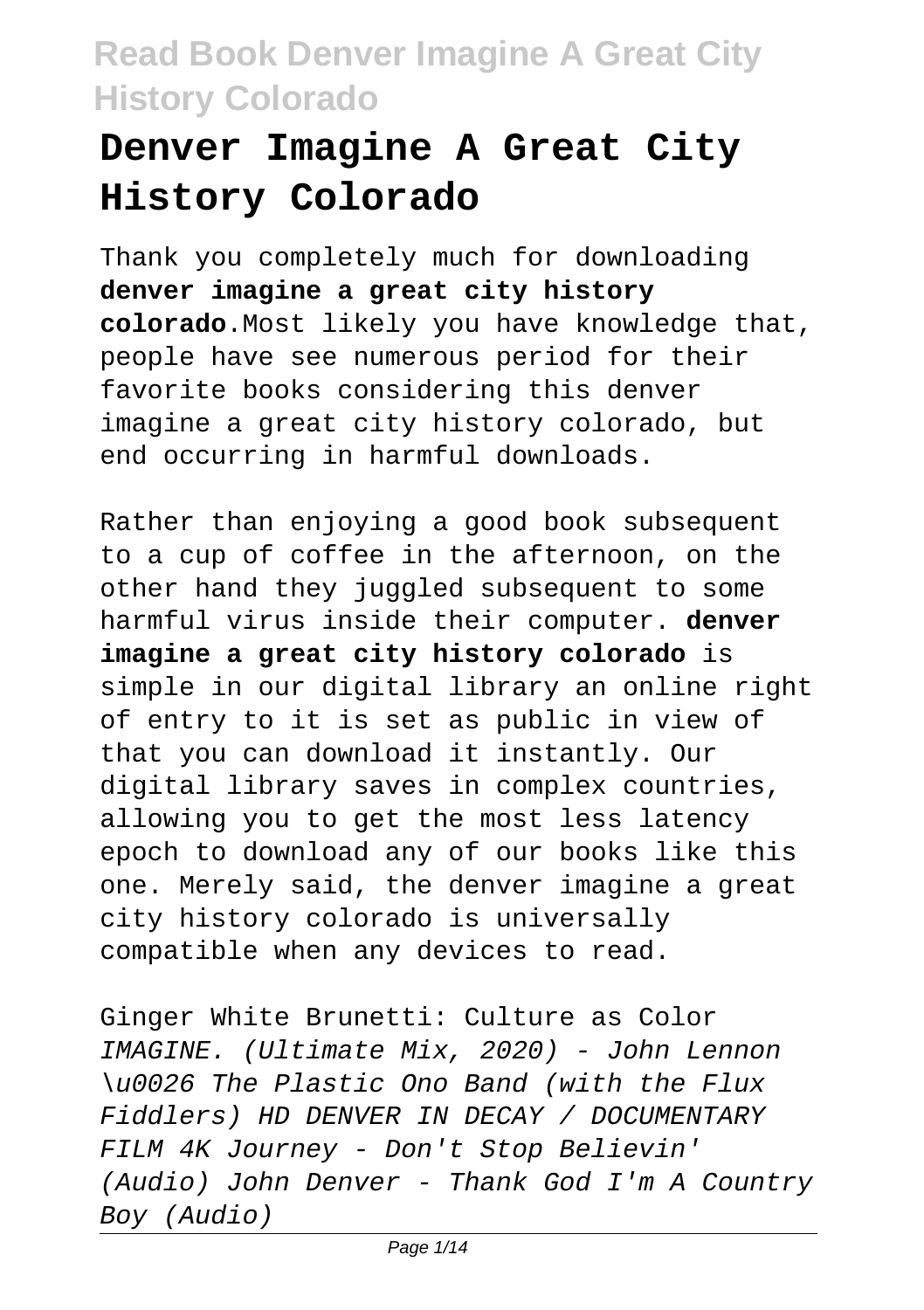Michael Denton: The Miracle of the Cell<del>John</del> Denver - Rocky Mountain High (Official Audio)

World Record Edition | Dude Perfect

America's Ice Age Explained | How the Earth Was Made (S2, E12) | Full Episode | History OneRepublic - Counting Stars (Official Music Video) John Denver - I'm Sorry (from The Wildlife Concert)

Day 216 with guest artist Joseph ZbukvicSub Urban - Cradles [OFFICIAL MUSIC VIDEO] John Denver - I'm Sorry (Official Audio) [OFFICIAL VIDEO] The Sound of Silence - Pentatonix Underrated Empires The Holy Eucharist | Saturday, 31st October 2020 [M] John Lennon vs. John Denver - Imagine Country Roads **The Beatles - Hey Jude**

Shawn Mendes, Camila Cabello - Señorita (Lyrics)Denver Imagine A Great City CU Denver CityCenter's Imagine a Great Region initiative builds upon the 1982 effort that made Denver what it is today. The inaugural undertaking of CU Denver's new CityCenter, Imagine a Great Region will foster crosssector, regional conversations on growth while researching to inform these conversations.

### Imagine a Great Region - University of Colorado Denver

He'd initially campaigned on the slogan "Imagine a Great City" (full disclosure: my original Westword partners, Sandy Widener and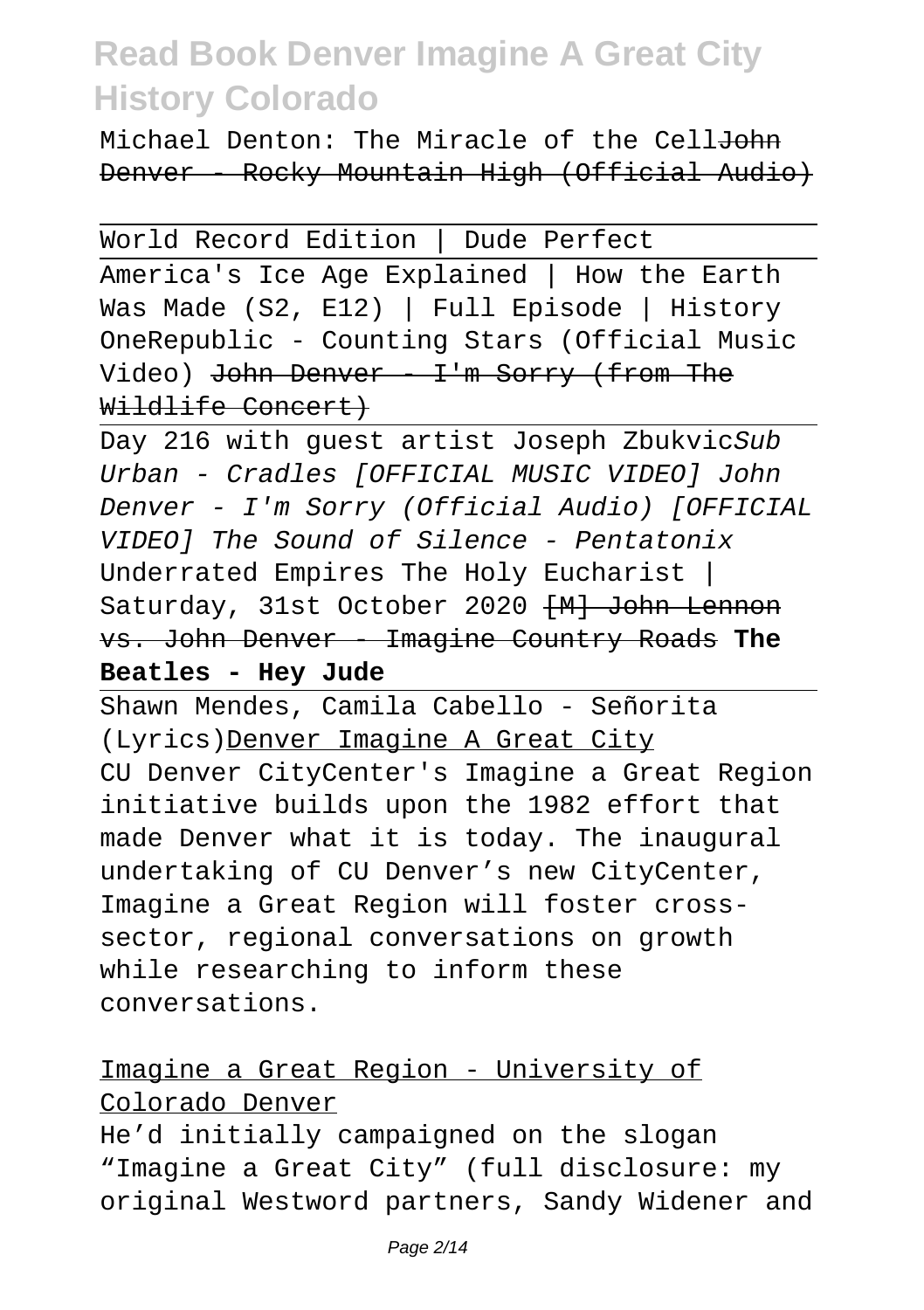Rob Simon, came up with it), but as recession held Denver in ...

#### Imagine a Great Denver Airport. Really. - Denver Westword

After considerable brainstorming, Sandy came up with this: "Imagine a Great City." ... One tangible memorial is the Parr-Widener Community Room in the Denver City & County Building, where the ...

In Memory: Imagining a Great City | Westword The stories told in the following workshop called Imagine a Great City included Bill Tall Bull telling about arriving in Denver from the reservation in Montana to spend summers with his grandparents in a small house near the old Mile High Stadium, hearing the cheers from the crowd, and smelling the pollution from automobiles.

#### History Colorado: Italians of Denver and Imagine a Great ...

A survey done for the Imagine 2020 Cultural Plan showed that 55 percent of Denver residents don't participate in Denver's cultural arena as much as they'd like. "The challenge we're ...

#### Behind the List: Imagine a great culture city - Denver ...

When I was in sixth grade, ?Federico Peña's 1982 campaign slogan, "Imagine a great city," captured the optimism and promise of a city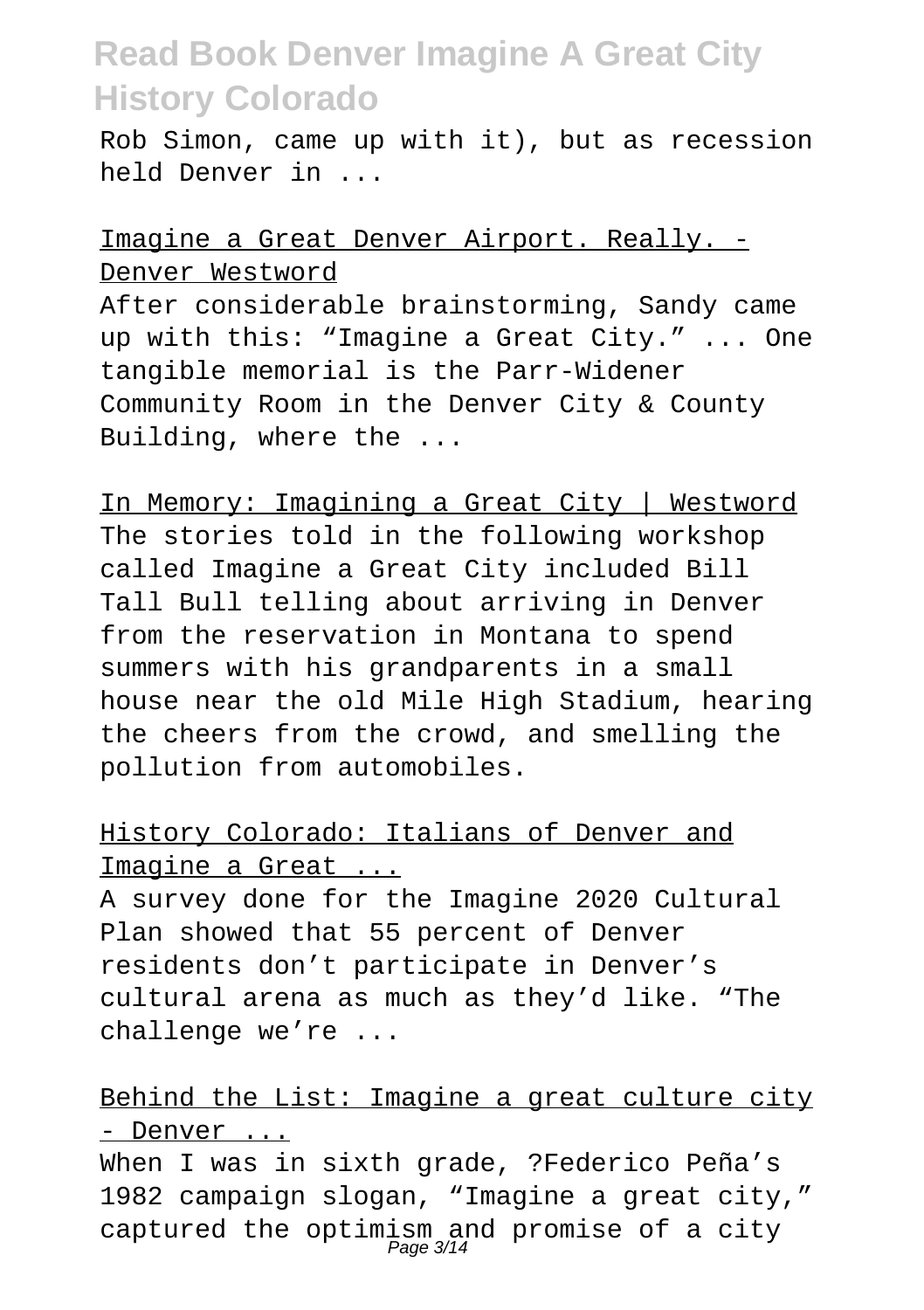on the rise. It was a call for Denver to take that next step...

#### Brauchler: Denver's disrepair and slide from greatness

Month of Modern is here, with four design events in Boulder throughout the month of October. MoM15 kicks off with an incredible evening of enlightening talks with a twist. Ignite and Month of Modern are partnering up to "Imagine a Great City." Thirty years ago, Denver Mayor Pena was elected on a platform to "Imagine a […]

Ignite Talk: "Imagine a Great City" - Modern In Denver ...

Imagine a Great RegionTM CityCenter at CU Denver's Inaugural Initiative In 1982, then mayoral candidate Federico Pena challenged Denver to "Imagine a Great City." It was a time of economic trauma when bold thinking and tough decisions led to strategic investments that turned our city around. A new convention center. A new airport. A new library.

#### Imagine a Great RegionTM - University of Colorado Denver

8. So. Many. Bikes. Biking is the preferred method of transport in Denver, and whether you're pedaling to work, the park, or a pub, the Mile High makes it easy via the welldesigned bike lanes ...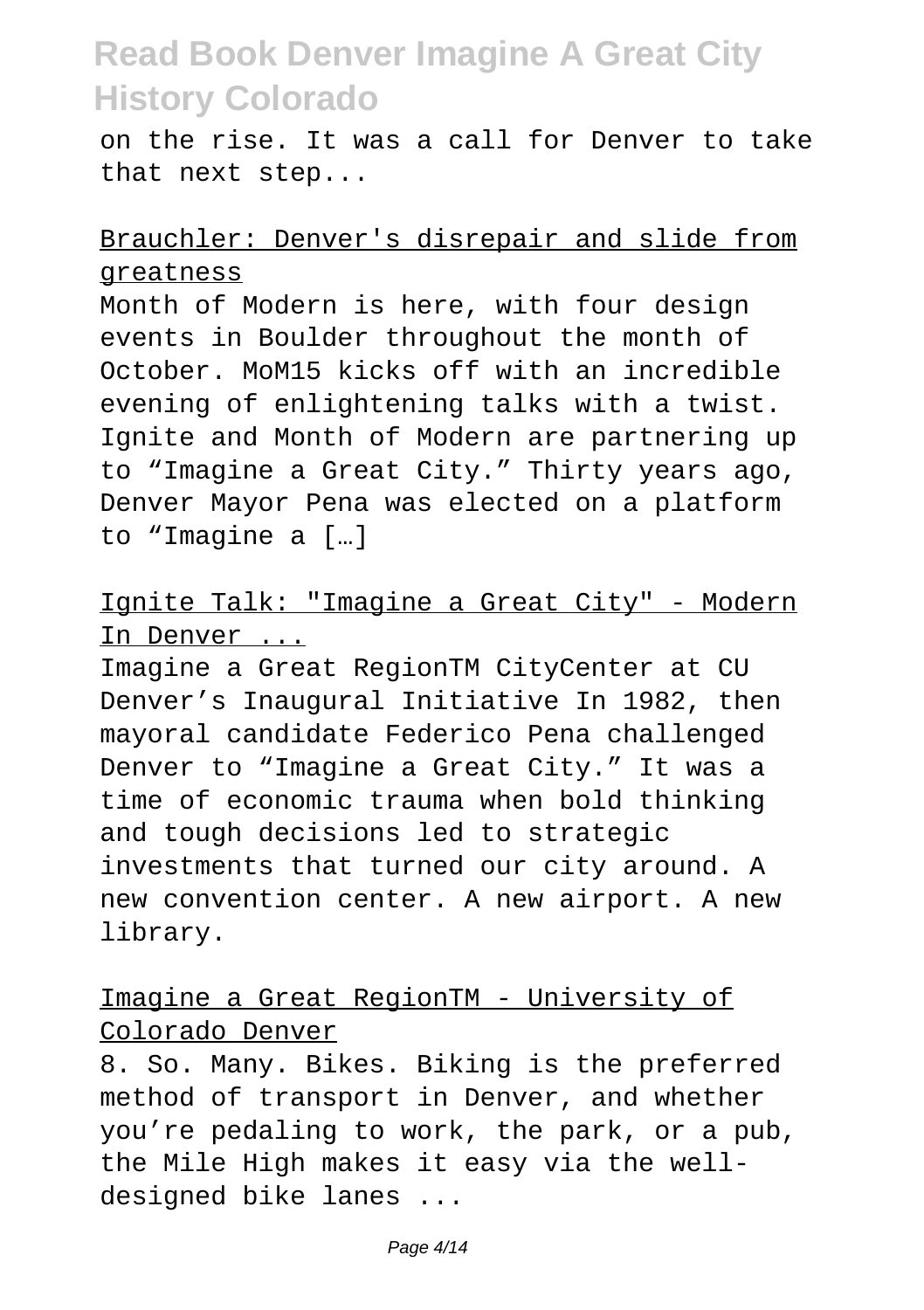### 17 Reasons Denver Is The Best City. Anywhere. - Thrillist

As mayor of Denver, Peña led the effort to build the airport. In addition, Peña's vision ("Imagine a Great City") resulted in the revitalization of Denver economy with a new convention center , modernized Cherry Creek Shopping Center, neighborhood retail efforts, expanded library and performing arts center, and recruitment of the Colorado Rockies major league baseball team.

#### Federico Peña - Wikipedia

By David Hill January 18, 2018 Denver mayor Federico Peña was elected in 1983 on the campaign slogan "Imagine a Great City." But it was Ron Straka, his deputy director of urban design, who helped...

#### Influential Architect And Urban Planner Ron Straka Helped ...

2015 Annual - Denver – A Great City Imagined and Realized Question Title \* 1.

### 2015 Annual - Denver – A Great City Imagined and Realized ...

Getting out in front of Denver trends. Nearly 80 business, community and civic leaders gathered at the Lawrence Street Center on Feb. 26 to learn about CU Denver CityCenter 's new initiative to foster cross-sector, regional conversations on issues related to growth. The effort, titled Imagine a Great Region ™, was showcased at a meeting co-<br>Page 5/14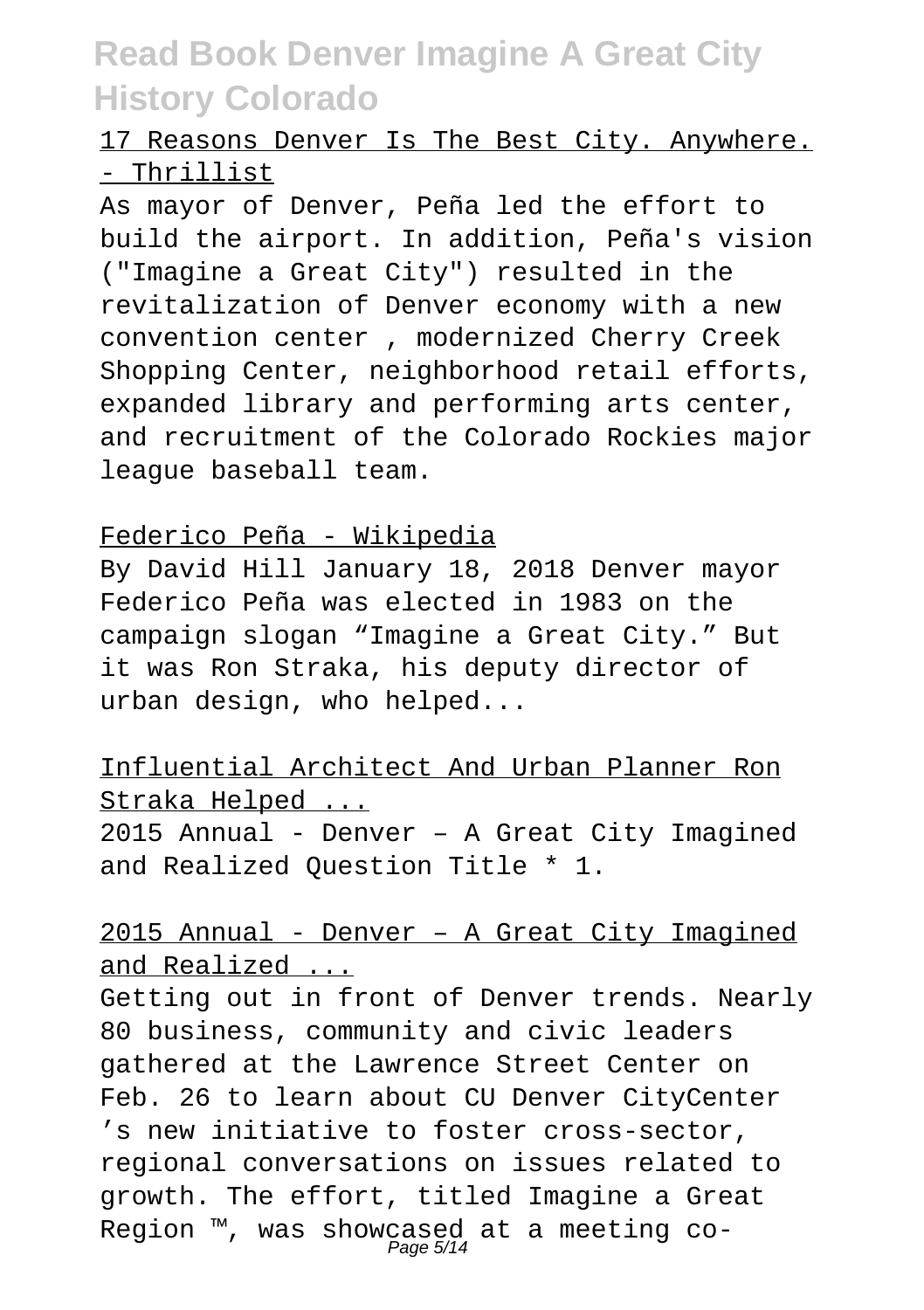hosted by the Denver Regional Council of Governments (DRCOG) and CU Denver.

#### Denver city leaders Imagine a Great Region - CU Denver News

Mayor Fed called upon us back then to "imagine a great city." The slogan still rings true. READ: Colorado Sun opinion columnists. Great cities don't build walls around neighborhoods to keep out the condos, the apartments, the first-time homebuyers and the people struggling with homelessness.

#### Carman: C'mon Denver voters, put down your leaf-blowers ...

Description. DBIA along with the Colorado Chapters of AIA, AGC, ACEC and SMPS, ABC Rocky Mountain, the Hispanic Contractors of Colorado, the Colorado Women's Chamber of Commerce and the Downtown Denver Partnership are excited to host this year's Closing General Session, The Road to a Great City - Denver's Path to Success Over the Past 30 Years.

### Closing General Session: Denver - A Great City Imagined ...

September 6, 2019. On September 6th, CU Denver in collaboration with the Denver Regional Council of Governments hosted the third stakeholder meeting for Imagine a Great Region initiative in the Terrace Room on CU Denver's campus. Approximately 60 planners, students, elected officials, and other Page 6/14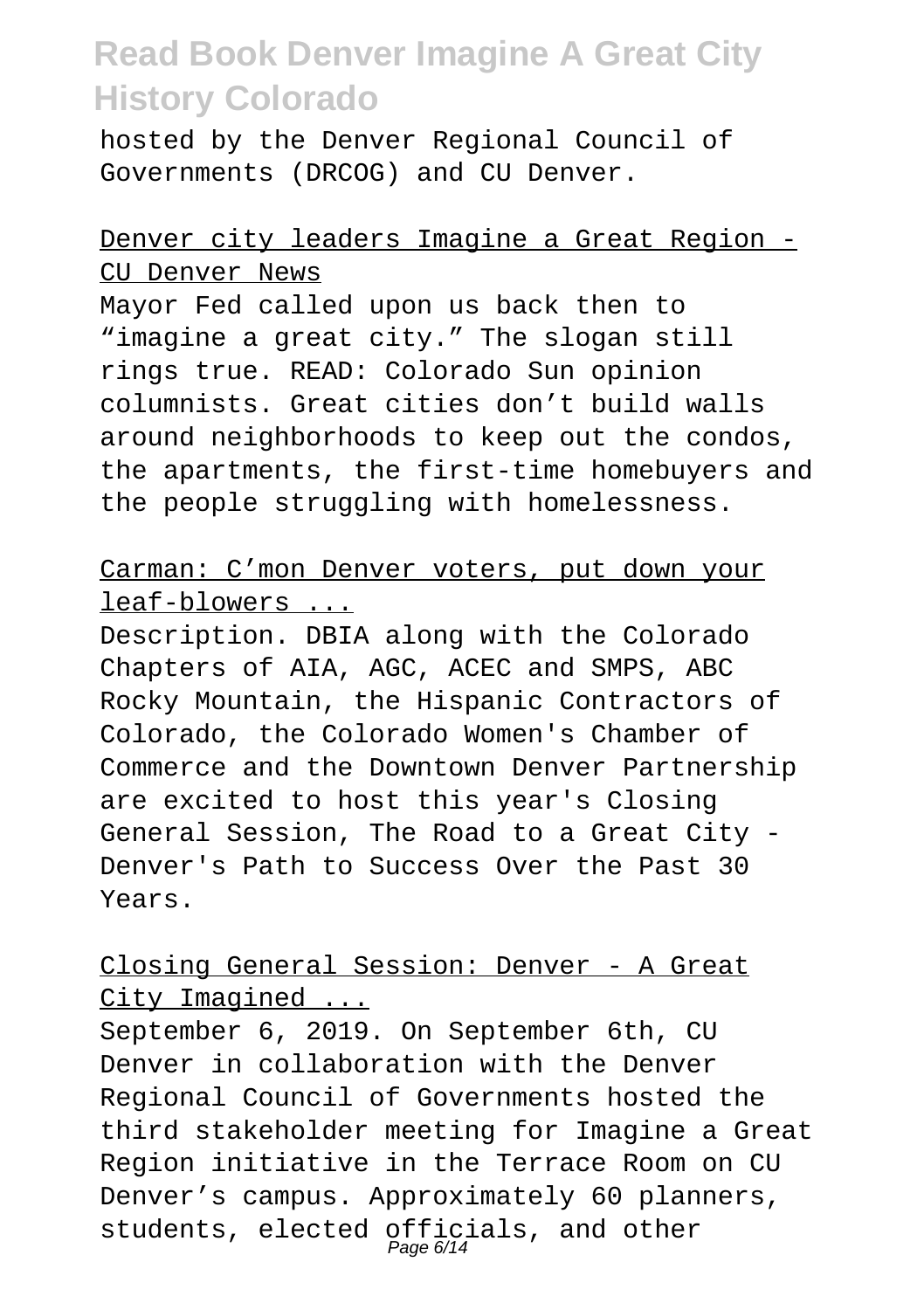stakeholders convened to learn about and discuss the topic "Mile High Advantage: The region's dynamic outdoor environment".

#### Imagine a Great Region Stakeholder Meeting - CU Denver

Unveiling of first CityCenter initiative, Imagine a Great Region, sets theme October 16, 2018 Nearly 100 people packed the brandnew CityCenter on Oct. 10 for the official grand opening of what will serve as CU Denver's new "front door" to the city, designed as a transparent portal for the community.

#### Celebrating partnership: CU, city ... - CU Denver News

To clarify a common misconception, Denver is not a mountain town. It actually takes at least an hour to drive to the Rockies. But there are some great places for recreating within a 30-minute drive of downtown, such as Red Rocks Park and Cherry Creek State Park. Some might say that Denver is experiencing a gold rush of a different color: green.

Living in Denver, CO | U.S. News Best Places What Makes a Great City will help readers understand that any city can be changed for the better and inspire entrepreneurs, public officials, and city residents to do it themselves. Review Quotes "Imagine you're a renowned author, an adjunct member of the faculty at Yale University, and the president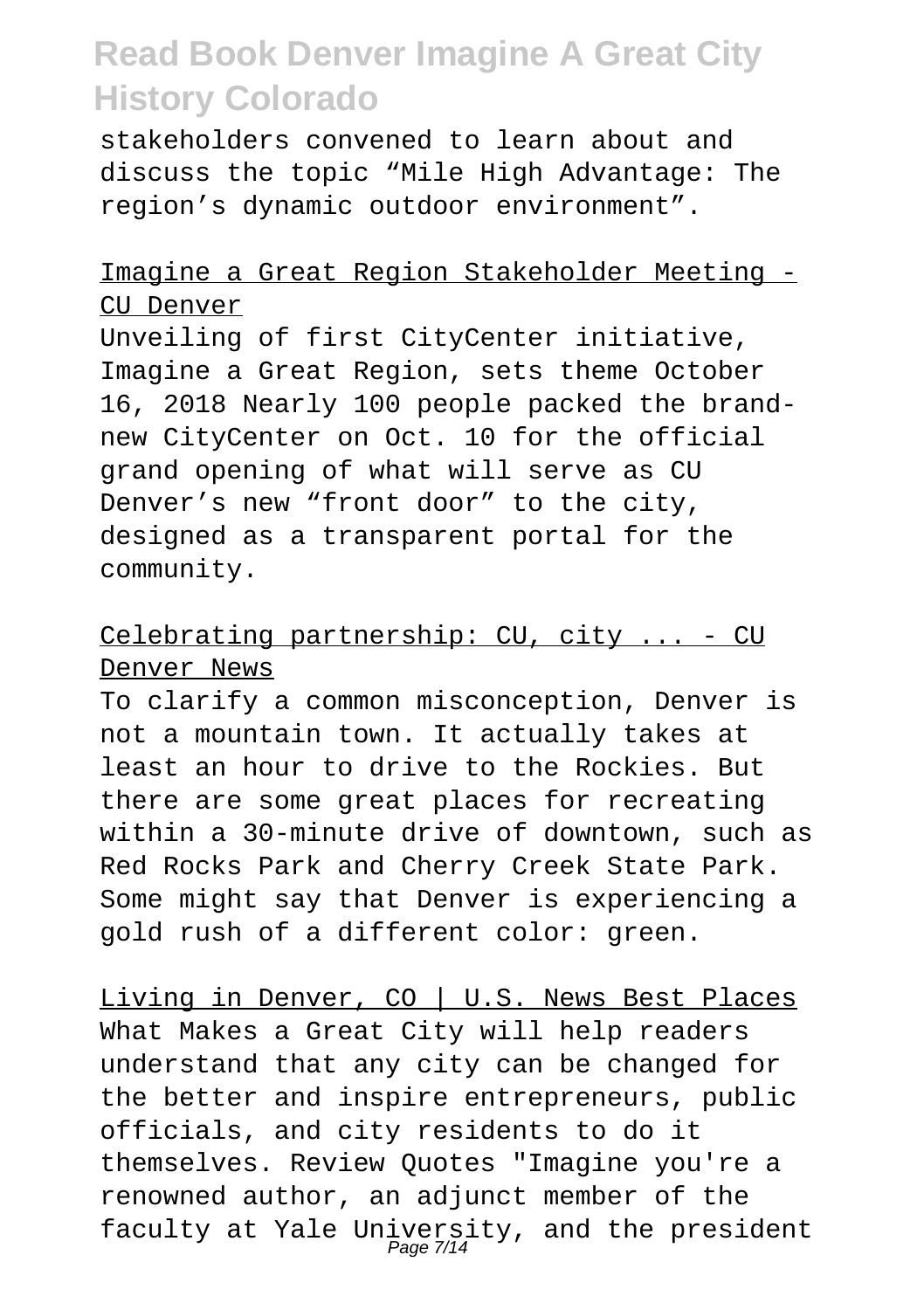of AGA Public Realm Strategists.

Autobiography of Federico Peña including some family history plus additional insights.

Denver turned 150 just a few years ago--not too shabby for a city so down on its luck in 1868 that Cheyenne boosters deemed it "too dead to bury." Still, most of the city's history is a recent memory: Denver's entire story spans just two human lifetimes. In Denver Inside and Out, eleven authors illustrate how pioneers built enduring educational, medical, and transportation systems; how Denver's social and political climate contributed to the elevation of women; how Denver residents wrestled with-and exploited-the city's natural features; and how diverse cultural groups became an essential part of the city's fabric. By showing how the city rose far above its humble roots, the authors illuminate the many ways that Denver residents have never stopped imagining a great city. Published in time for the opening of the new History Colorado Center in Denver in 2012, Denver Inside and Out hints at some of the social, economic, legal, and environmental issues that Denverites will have to consider over the next 150 years. Page 8/14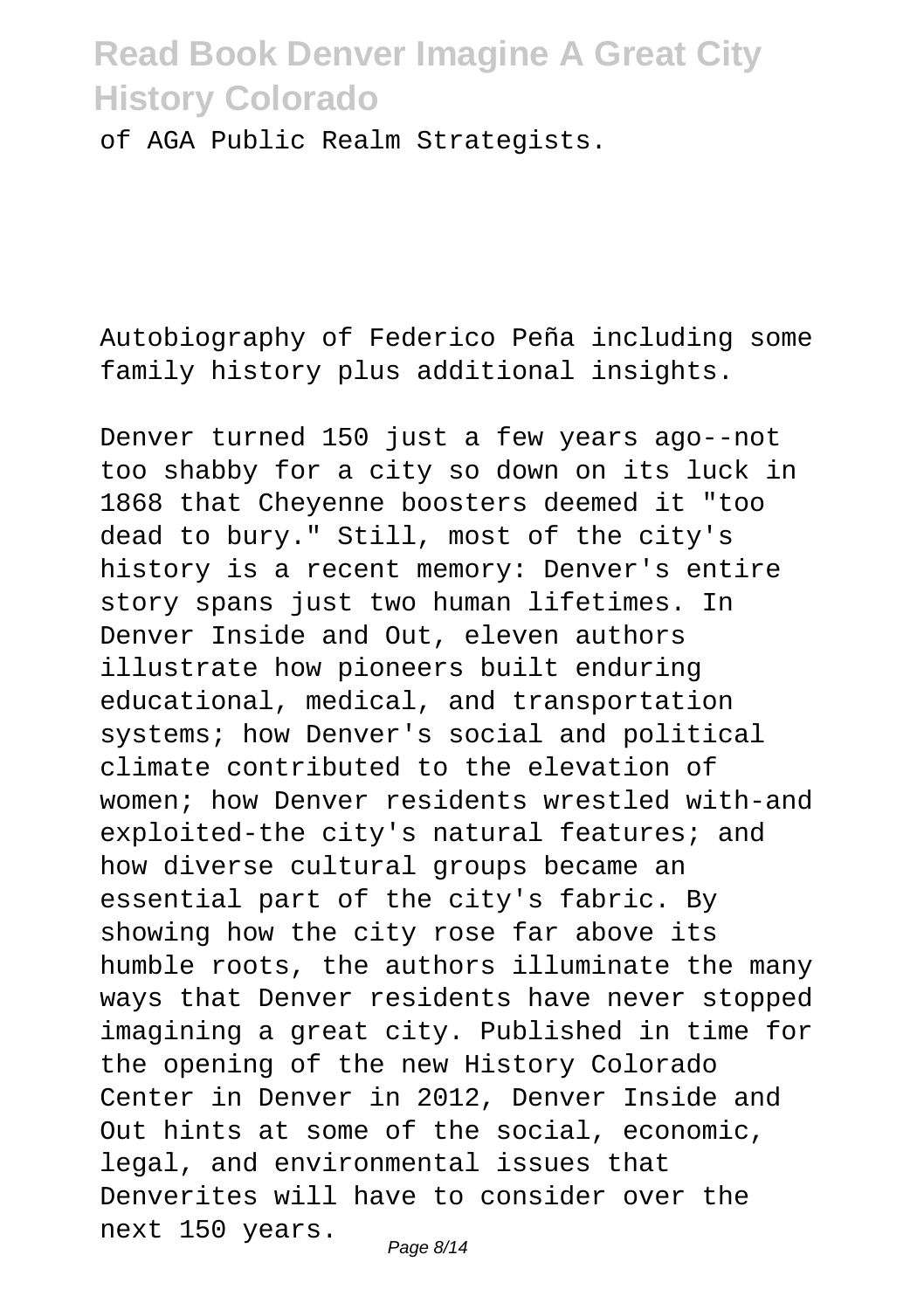Denver turned 150 just a few years ago--not too shabby for a city so down on its luck in 1868 that Cheyenne boosters deemed it "too dead to bury." Still, most of the city's history is a recent memory: Denver's entire story spans just two human lifetimes. In Denver Inside and Out, eleven authors illustrate how pioneers built enduring educational, medical, and transportation systems; how Denver's social and political climate contributed to the elevation of women; how Denver residents wrestled with-and exploited-the city's natural features; and how diverse cultural groups became an essential part of the city's fabric. By showing how the city rose far above its humble roots, the authors illuminate the many ways that Denver residents have never stopped imagining a great city. Published in time for the opening of the new History Colorado Center in Denver in 2012, Denver Inside and Out hints at some of the social, economic, legal, and environmental issues that Denverites will have to consider over the next 150 years. Finalist for the 2012 Colorado Book Awards

On June 1, 1881, Denver's Union Station opened as the largest structure west of the Mississippi. The station welcomed people from all walks of life, from pioneers and miners to U.S. presidents and Buffalo Bill Cody--and even royalty from abroad. It served as the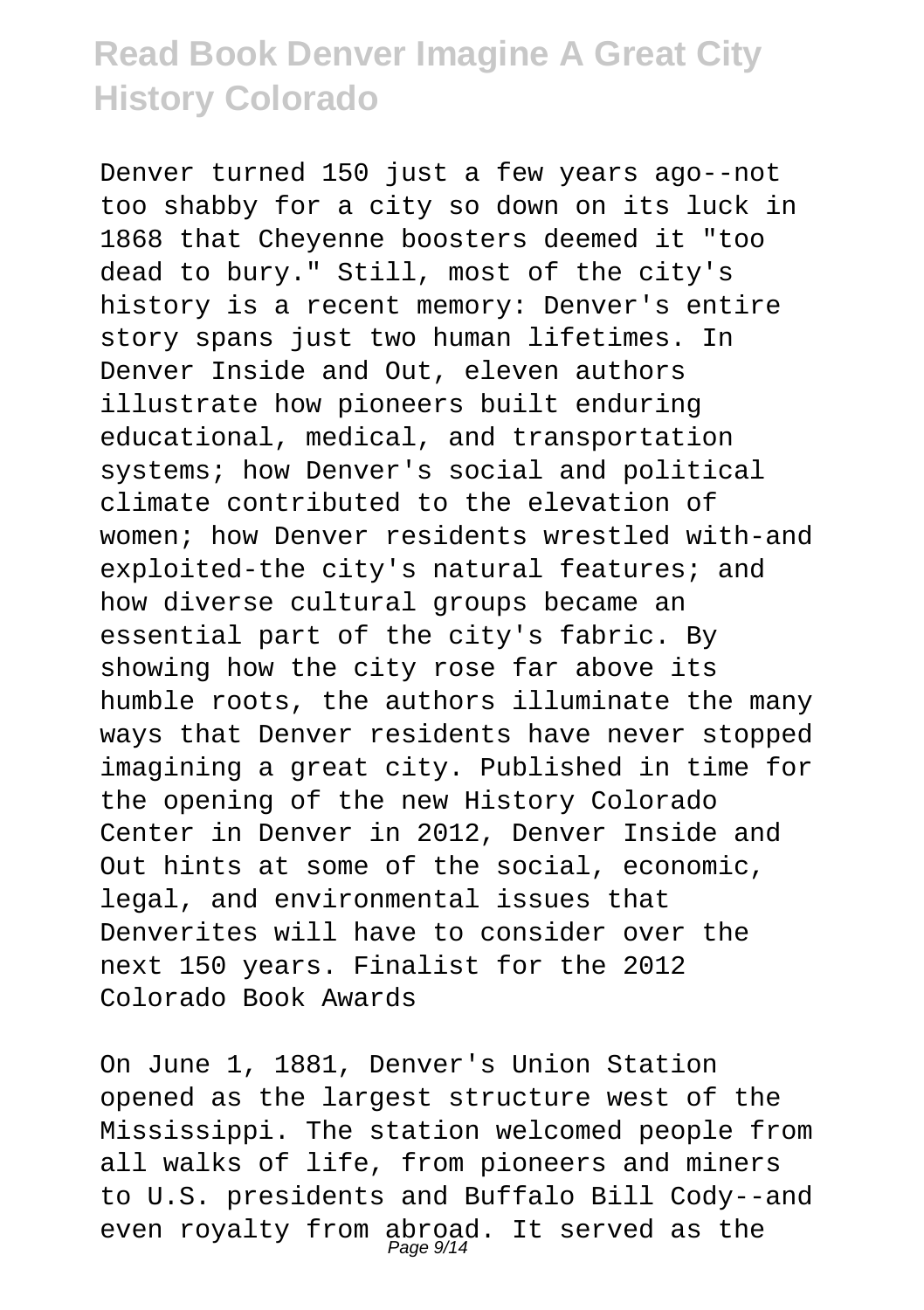center point for transporting cargo to Denver before the rise in popularity of air travel. Due to revitalization efforts, Union Station is the centerpiece of the nation's largest transportation hub and the pride of the city. Author Rhonda Beck explores the history and stories behind one of the Mile High City's most iconic historic landmarks.

Across the US, cities and metropolitan areas are facing huge economic and competitive challenges that Washington won't, or can't, solve. The good news is that networks of metropolitan leaders – mayors, business and labor leaders, educators, and philanthropists – are stepping up and powering the nation forward. These state and local leaders are doing the hard work to grow more jobs and make their communities more prosperous, and they're investing in infrastructure, making manufacturing a priority, and equipping workers with the skills they need. In The Metropolitan Revolution, Bruce Katz and Jennifer Bradley highlight success stories and the people behind them. . New York City: Efforts are under way to diversify the city's vast economy · Portland: Is selling the "sustainability" solutions it has perfected to other cities around the world  $\cdot$  Northeast Ohio: Groups are using industrial-age skills to invent new twenty-first-century materials, tools, and processes · Houston: Modern settlement house helps immigrants climb the employment ladder · Miami: Innovators are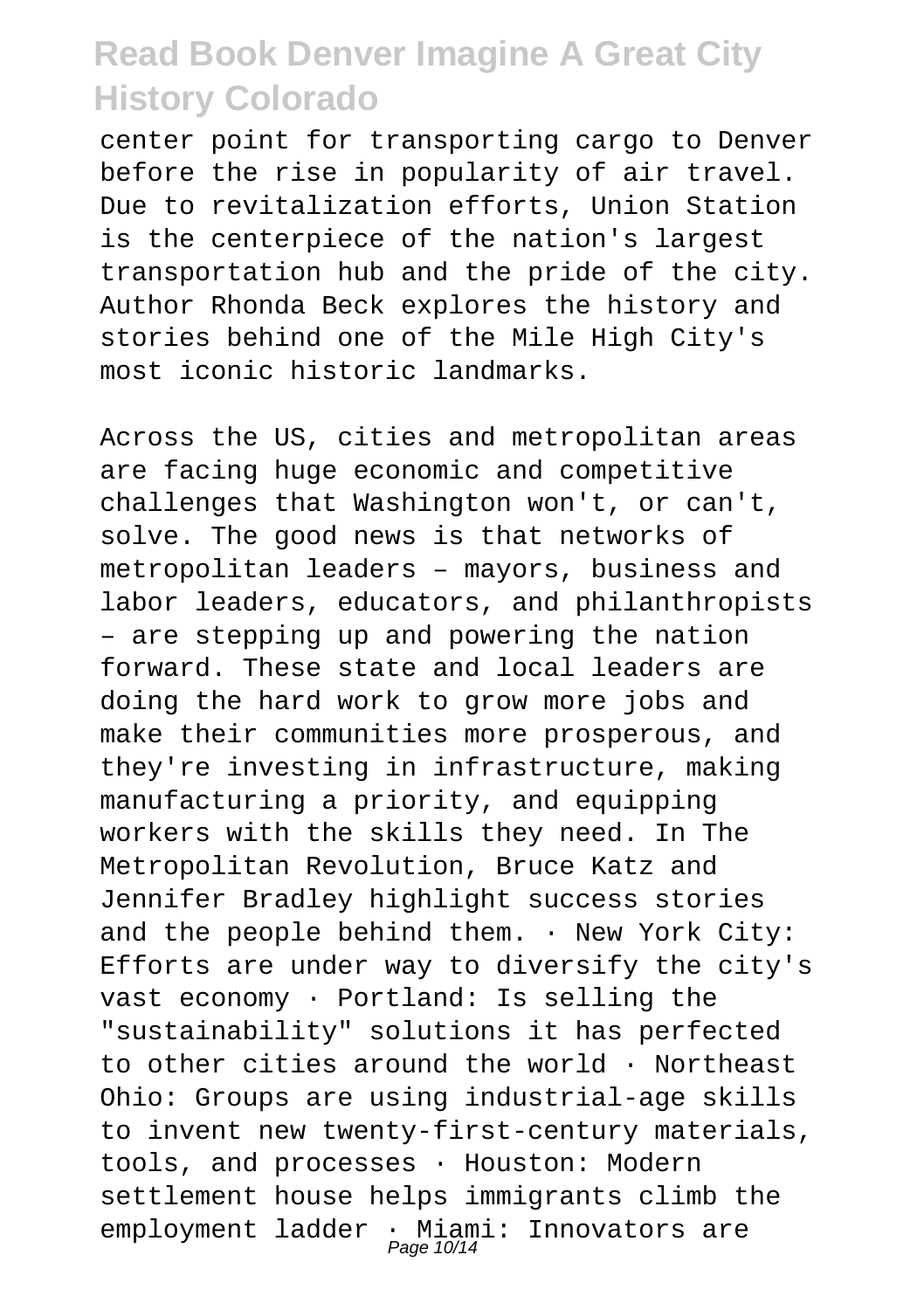forging strong ties with Brazil and other nations · Denver and Los Angeles: Leaders are breaking political barriers and building world-class metropolises · Boston and Detroit: Innovation districts are hatching ideas to power these economies for the next century The lessons in this book can help other cities meet their challenges. Change is happening, and every community in the country can benefit. Change happens where we live, and if leaders won't do it, citizens should demand it. The Metropolitan Revolution was the 2013 Foreword Reviews Bronze winner for Political Science.

Tapping the potential of the changing workforce, consumer base, and citizenry requires a leadership approach that resonates with our country's growing diversity. In Salsa, Soul, and Spirit, Juana Bordas shows how incorporating Latino, African American, and American Indian approaches to leadership into the mainstream has the potential to strengthen leadership practice and inspire today's ethnically rich workforce. Bordas identifies eight core leadership principles common to all three cultures, principles deeply rooted in each culture's values and developed under the most trying conditions. Using a lively blend of personal reflections, interviews with leaders from each community, historical background, and insightful analysis, she shows how these principles developed and illustrates the creative ways Page 11/14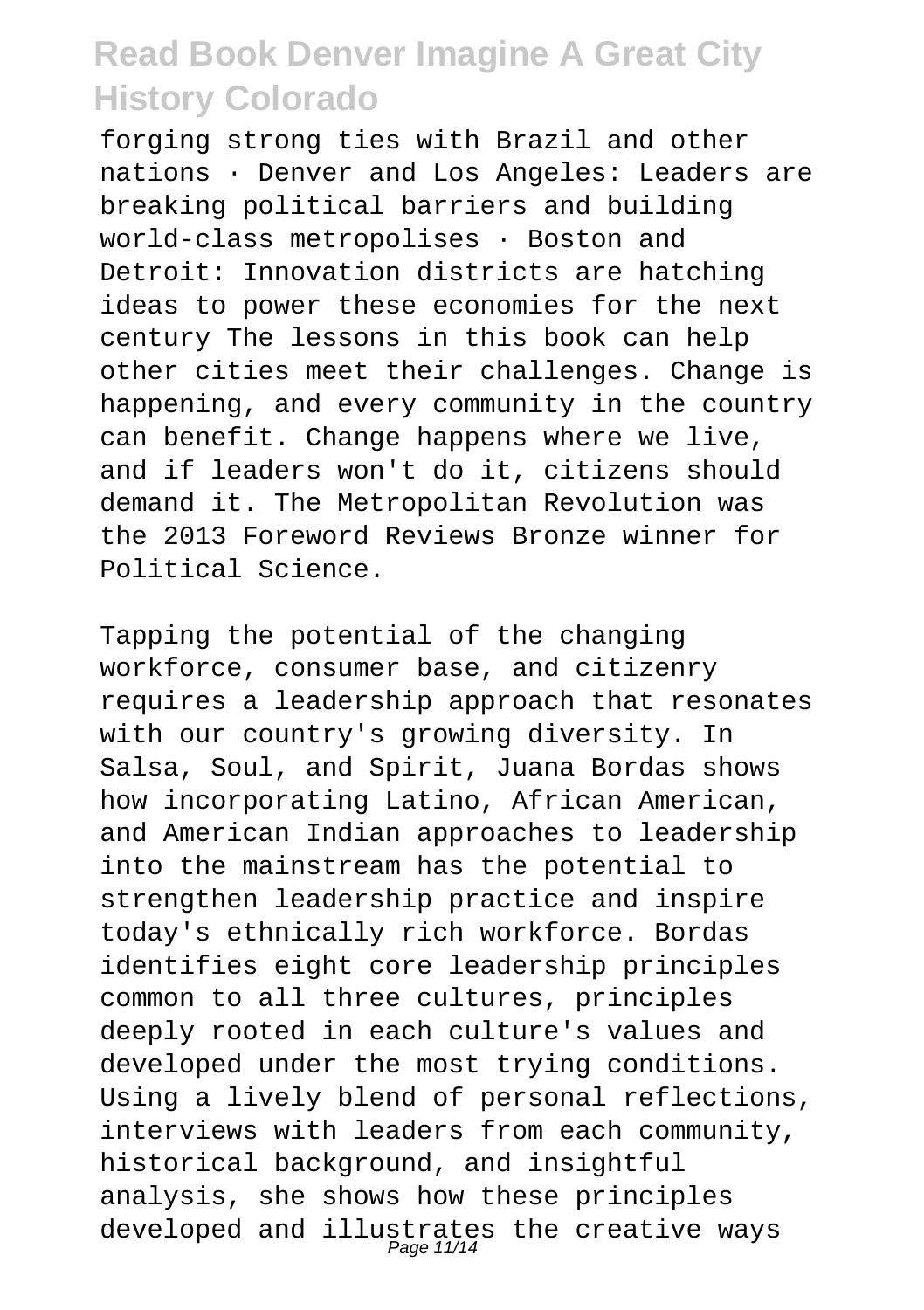they've been put into practice in these communities as well as in some forwardlooking companies. Bordas brings these principles together into a multicultural leadership model that offers a more flexible and inclusive way to lead and a new vision of the role of the leader in the organization. Multicultural leadership resonates with many cultures and encourages diverse people to actively engage, contribute, and tap their potential. In a globalized economy, success for leaders in the future will rest on their ability to shift to a multicultural approach. Salsa, Soul, and Spirit provides conceptual and practical guidelines for beginning that process.

This volume examines how government and administration in America's largest cities have changed between 1960 and 1990. Each chapter traces demographic and economic changes over this vital, and at times turbulent, thirty year period explaining what those changes mean for politics, policies and the general quality of life. Analytic and comparative chapters extract patterns and variations which emerge from the city profiles. Each profile addresses common issues in socio-economic, coalitional, institutional, process, values and policy changes in the following American cities: Boston, Philadelphia, Chicago, Detroit, St. Louis, Atlanta, Miami, New Orleans, Denver, Houston, Los Angeles, San Francisco and Page 12/14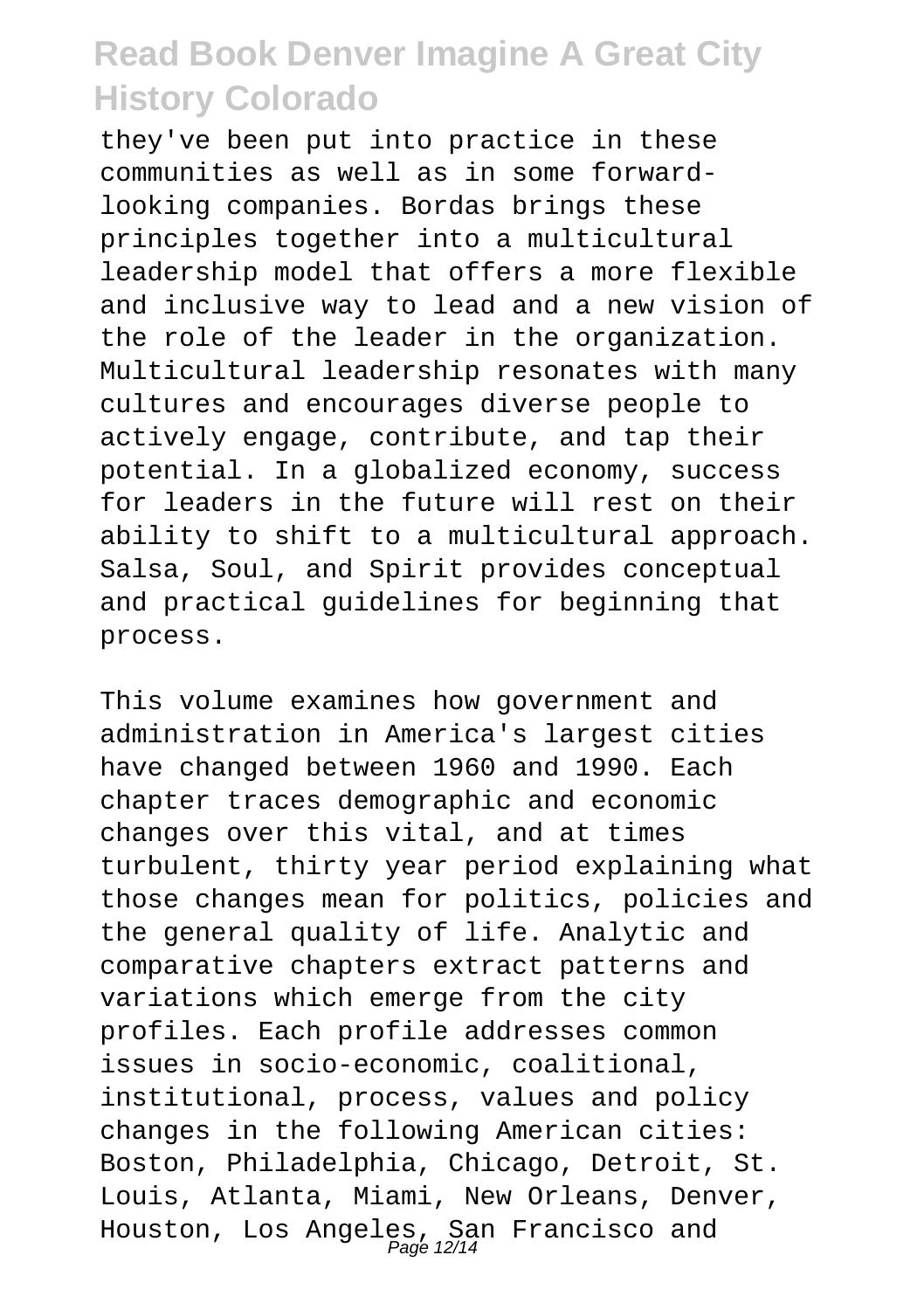Seattle.

Nestled between the Rocky Mountains to the west and the High Plains to the east, Denver, Colorado, is nicknamed the Mile High City because its official elevation is exactly one mile above sea level. Over the past ten years, it has also been one of the country's fastest-growing metropolitan areas. In Denver's early days, its geographic proximity to the mineral-rich mountains attracted miners, and gold and silver booms and busts played a large role in its economic success. Today, its central location—between the west and east coasts and between major cities of the Midwest—makes it a key node for the distribution of goods and services as well as an optimal site for federal agencies and telecommunications companies. In Metropolitan Denver, Andrew R. Goetz and E. Eric Boschmann show how the city evolved from its origins as a mining town into a cosmopolitan metropolis. They chart the foundations of Denver's recent economic development—from mining and agriculture to energy, defense, and technology—and examine the challenges engendered by a postwar population explosion that led to increasing income inequality and rapid growth in the number of Latino residents. Highlighting the risks and rewards of regional collaboration in municipal governance, Goetz and Boschmann recount public works projects such as the construction of the Denver International Page 13/14